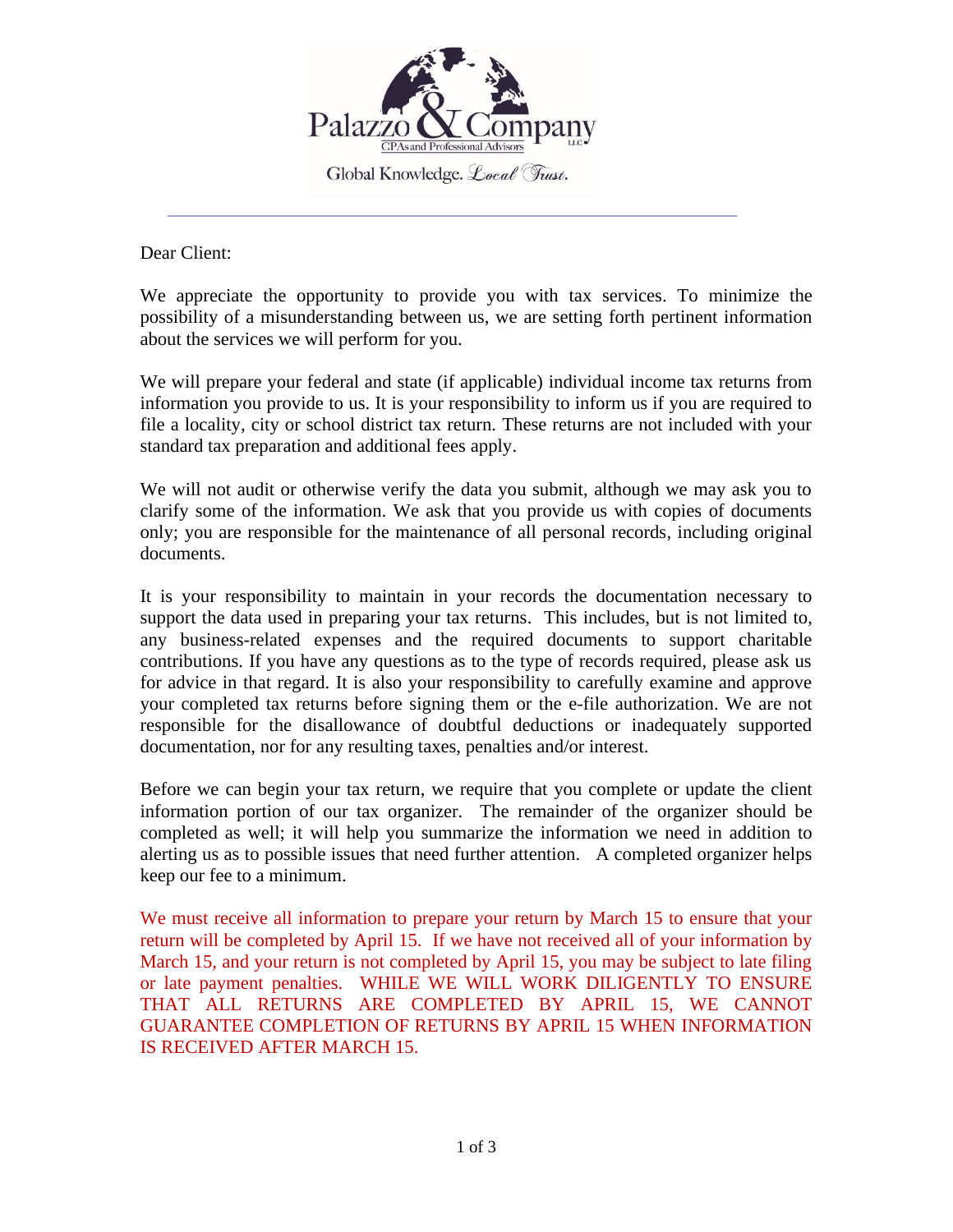There are circumstances that require expedited service. The details of this arrangement are determined on a case by case basis. Our fee for expedited service is \$150 per tax year required.

## **An extension provides additional time to file your returns, not additional time to pay any tax owed. Tax owed should be paid by April 15. Any balance paid after that date may result in assessment of penalties and interest.**

We are not responsible for any penalties and/or interest incurred unless it is due to an error on our part. Likewise, we are not responsible for any penalty or interest incurred as a result of underpayment or late payment of tax. You are responsible for making timely estimates and payments, or assuring that proper withholdings are made through your employer.

Fees for our services will be at our standard rates and are due upon signing and sending back this engagement letter. No refunds will be issued once services are rendered. In addition to our base fee, additional charges *may* apply when additional forms are required to be filed with your tax return. Please see tax organizer for our updated fee schedule.

If you, the client, request in writing to disengage this firm from services agreed upon and the request is received within one calendar year of payment, it is our policy to retain a 25% administration fee in addition to any fees incurred during engagement. No refunds will be given if the request is received more than one calendar year after payment is received.

Expenses incurred in this representation will be described on our periodic statements for services rendered, such as copying, messenger and delivery service, computer research, travel, long-distance telephone and fax charges, and filing fees.

You also agree to pay the fees and expenses of any investigators, consultants, or experts necessary in our judgment to represent your interests in this representation. Absent special circumstances, their fees and expenses will be billed directly to you for direct payment.

*Additionally, you agree to pay for any costs and expenses that Palazzo & Co., LLC incurs as a result of having to respond to any subpoena, discovery request, court order or other legal process related to or associated with this representation.*

We are responsible for preparing only the returns listed above. By signing this agreement, you agree for us to contact you by phone, mail, fax, and/or email for information needed to prepare a complete and accurate tax return. You also agree to receive your completed tax return through email by a password protected document.

We provide limited support with combat zone issues as a part of our preparation. Our fee